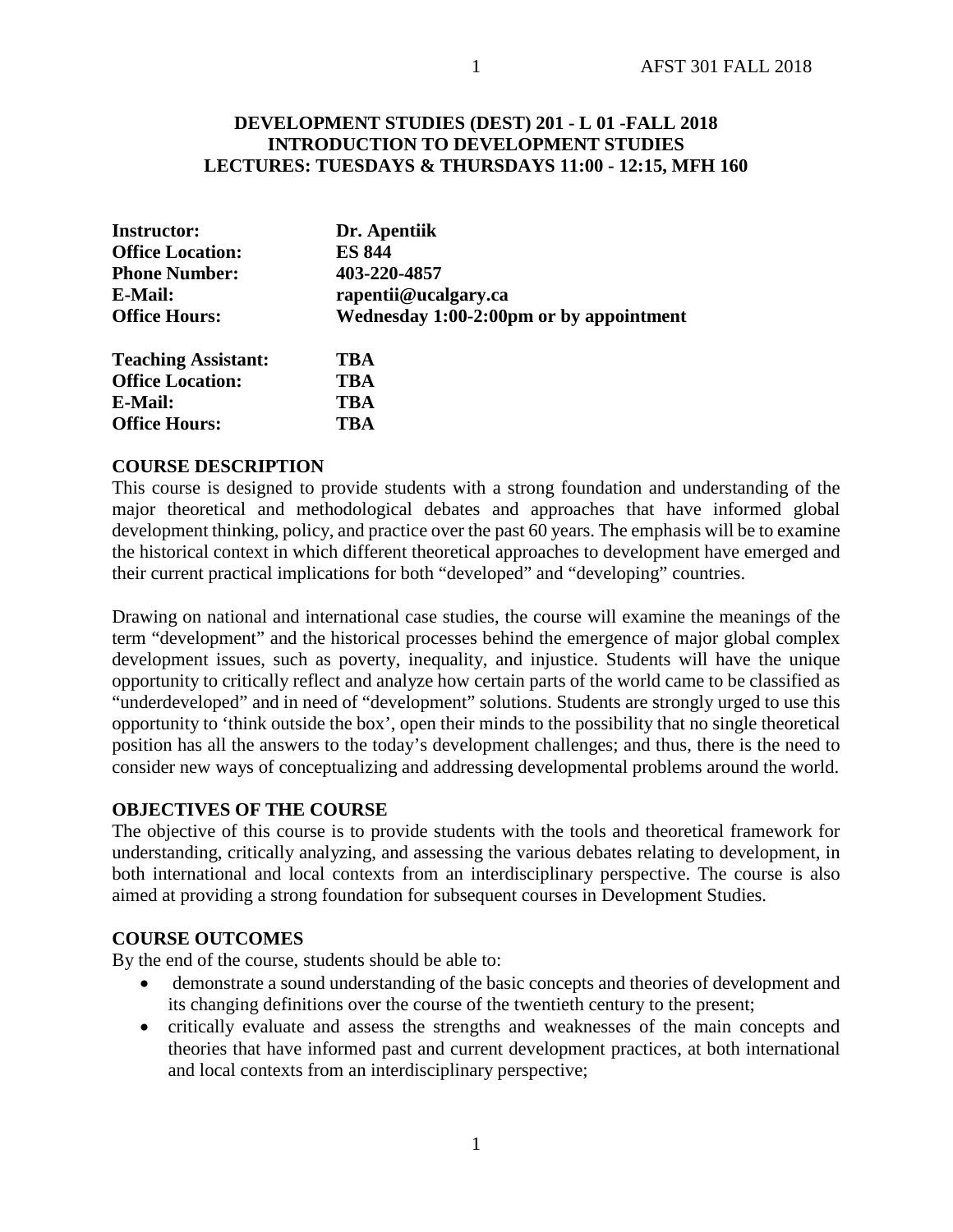• demonstrate a critical understanding of how individual identities, global processes, and experiences shape societal problems (e.g. poverty, injustice, and environmental crises), and create challenges to, and opportunities for development;

2

- demonstrate a good understanding of the different roles of development actors, and the debates about their role and impact.
- hone their skills at critical reading, critical thinking, and critical writing on global development issues and debates.
- •

# **TEXTBOOKS AND READINGS:**

Haslam, P.A., Schafer, J., & Beaudet, P. (Eds.) (2017). *Introduction to International Development: Approaches, Actors and Issues.* 3rd Edition. Oxford: Oxford University Press.

### **ADDITIONAL RECOMMENDED BOOKS**

- Swanepol, D. (Ed.) (2000). *Introduction to Development Studies*. Oxford: Oxford University Press.
- Allen, T., & Thomas, A. (Eds.) (2000) *Poverty and Development into the 21st Century*. Oxford: Oxford University Press.
- Desai, V., & Potter, R.B. (Eds.) (2002). *The Companion to Development. 3rd Edition.*  New York: Routledge.

# **USEFUL RESOURCES (JOURNALS, PERIODICALS, ANNUALS, DATABASES, & WEB SOURCES)**

• IDS Sussex:

• World Bank:

• World Bank, *World Development Report* 

<http://www.ids.ac.uk/ids/info/index.html>

<http://hdr.undp.org/reports/global/2004>

<http://worldbank.org/deveforum/index.html>

<http://www.odihpn.org/>

• Human Development Reports:

• Humanitarian Practice Network

- Canadian Journal of Development **Studies**
- Canadian Development Report
- Development Policy Review
- IDS Bulletin
- Development and Change
- Journal of Development in Practice
- Journal of Development Studies
- Canadian International Development
- Journal of International Development
- World Development
- Amnesty, *Human Rights Yearbook*
- UNDP, *Human Development Report*
- UNICEF, *State of the World's Children*
- IDS Bulletin

#### **ASSIGNMENTS AND EVALUATION**

| Critical review paper | 20% | Due Oct. 11 (to be collected in class) |
|-----------------------|-----|----------------------------------------|
| Mid-Term Exam         | 40% | Oct 25 (closed book exam)              |
| Final Exam            | 40% | To be scheduled by Registrar.          |

**Note: All assignments must be completed in order to pass the course. All written assignments**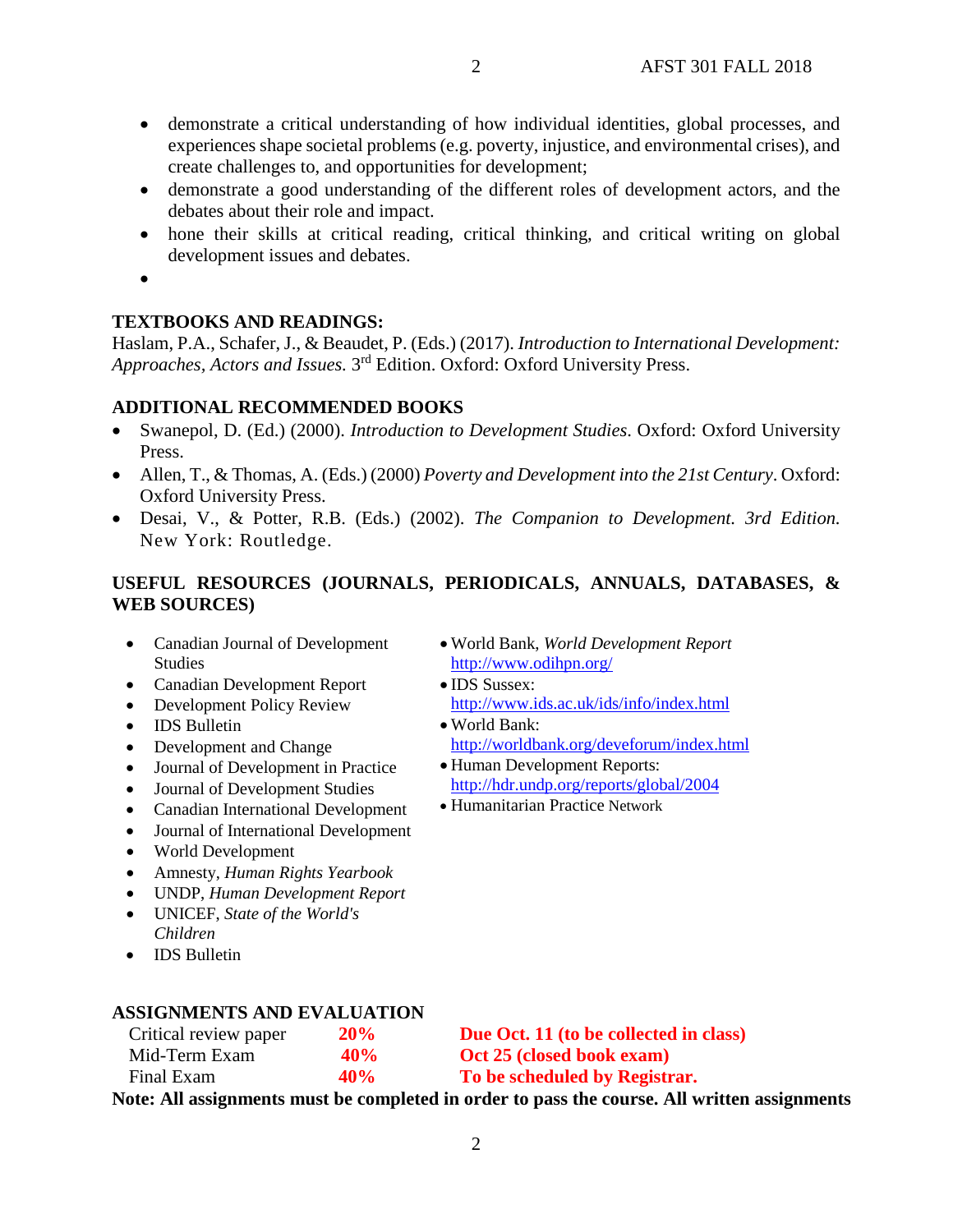**(including, although to a lesser extent, written exams) will be assessed at least partly on writing skills. Writing skills include not only surface correctness (punctuation, sentence structure etc.) but also general clarity and grammar.**

## **CRITICAL REVIEW PAPER 20% (**Due Oct 11: to be collected in class in hard copy**).**

The critical review assignment will be based on chapter 21 ("Conflict and Development") of the textbook: Haslam, P.A., Schafer, J., & Beaudet P. (Eds.) (2017). *Introduction to International Development: Approaches, Actors and Issues.* 3rd Edition. Oxford: Oxford University Press.

## **Requirements of the paper**

- Length of paper: A maximum of **3 PAGES, TYPED, AND DOUBLED-SPACED in 12 POINT FONT.** Going over the page limit may result in reduction of grade (e.g. from A to Aor  $A$ - to  $B$ +).
- Page margins should be 1 INCH (2.5 cm) wide, and all pages should be numbered.
- Double-sided printing of assignment is encouraged to save paper, but is not mandatory.
- Please include the following on the title page: title of paper, course code, instructor's name,
- student ID, and date of submission.
- In addition to your textbook, please include a minimum of 3-4 properly cited and referenced scholarly peer-reviewed references.
- In-text citation and final list of references must be in APA format (see examples below).
	- **Book referencing example**: Desai, V., & Potter, R.B. (Eds.) (2002). *The Companion to Development. 3rd Edition.*  New York: Routledge.
	- **Journal article referencing examples:** Cleaver, F. (1999). Paradoxes of participation: questioning participatory approaches to development. *Journal of International Development*, *11*(4), 597-612. Riddell, B. (2003). The Face of Neoliberalism in the Third World: Landscapes of Coping in Trinidad and Tobago. *Canadian Journal of Development Studies, 24*(4), 592-615.
	- **Chapter in a book example:**
	- Escobar, A. (1997). The Making and Unmaking of the Third World through Development. In M. Rahnema & V. Bawtree (Eds.), *The Post-Development Reader* (pp. xxx-xxx). London: Zed Books.
	- **Online newspaper article example:** Brody, J. E. (2007, December 11). Mental reserves keep brain agile. *The New York Times*. Retrieved from http://www.nytimes.com.

It is the student's responsibility to keep a copy of each assignment submitted. Students should be prepared to provide a second copy of their assignment if requested. Students who cannot provide a second copy of their essays may risk receiving a zero grade for this portion of the course.

Note: Please hand in your essays directly to your instructor. If it is not possible to do so, a daytime drop box is available in ES 620. A nighttime drop box is also available for approved after-hours submission. Assignments will be removed the following morning, stamped with the previous day's date, and placed in the instructor's mailbox.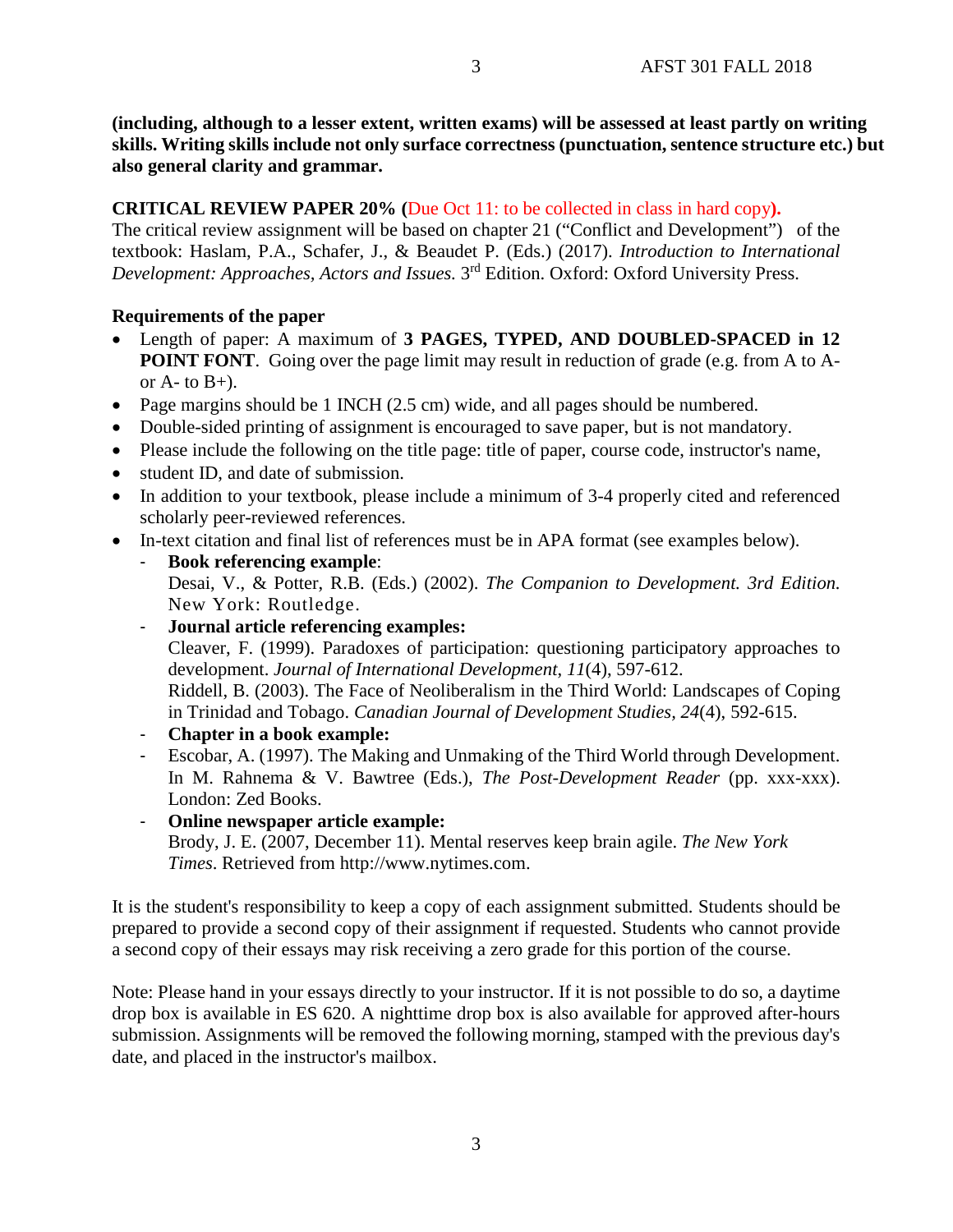## **MIDTERM EXAM; 40% (Oct. 25; in-class closed book exam)**

This is a closed-book exam designed to test your grasp of the material covered in lectures, tutorials, and from course readings, up to the date of the exam. This means that you will be expected to have read all the required readings on topics covered in the course, up to the date of the exam. The best way to prepare for this exercise is to read and reflect on lectures, guest lectures and course readings. Exams will also cover lectures by guest speakers, and information from videos/films shown in the class.

4

Please note: No alternate dates for the exam will be provided unless a student has been legitimately excused.

## **REGISTRAR-SCHEDULED FINAL EXAMINATION (40%): YES**

Please note: If your class is held in the evening, the Registrar's Office will make every attempt to schedule the final exam during the evening. However, there is NO guarantee that the exam will NOT be scheduled during the day. The final examination is closed-book.

Both midterm and final exams have mixed format – a combination of short and long answers.

**Note**: All written assignments (including, although to a lesser extent, written exam responses) will be assessed at least partly on writing skills. Writing skills include not only surface correctness (grammar, punctuation, sentence structure, etc.) but also general clarity and organization.

### **POLICY FOR LATE ASSIGNMENTS & MISSED EXAMS.**

a). Assignments submitted after the deadline may be penalized with the loss of a grade (e.g. A- to B+) for each day late. Extensions will only be granted under extraordinary circumstances. See *Request for Extension Form* on D2L. This form should be filled out and submitted to me two weeks before the due date for the submission of the assignment.

b) Similarly, no alternate dates for exams will be provided unless a student has been legitimately excused or have tangible reasons supported with documentation. The same policy applies to missed exams.

### **ADDITIONAL INFORMATION**: **USE OF EMAIL**

Due to a high volume of daily e-mail messages, students are advised to meet me in person during office hours or make an appointment in the case of an issue that requires urgent attention. Please note that e-mail messages can be sent to the wrong address, can be accidentally deleted or buried, or can disappear into cyberspace. All questions and requests should therefore be made in person, especially if they concern extensions and other serious or urgent matters. I normally reply emails within 72 hours during regular business hours. Questions of general interest can and will be addressed in class. Students are advised to use their **ucalgary** student accounts in all email communication on issues related to this course, including all correspondence with peers and Instructor. All course related communication with peers and instructor should be formal. This means that emails must be clearly written, devoid of short-hand and other forms of informalities.

# **FREEDOM OF INFORMATION AND PROTECTION OF PRIVACY ACT**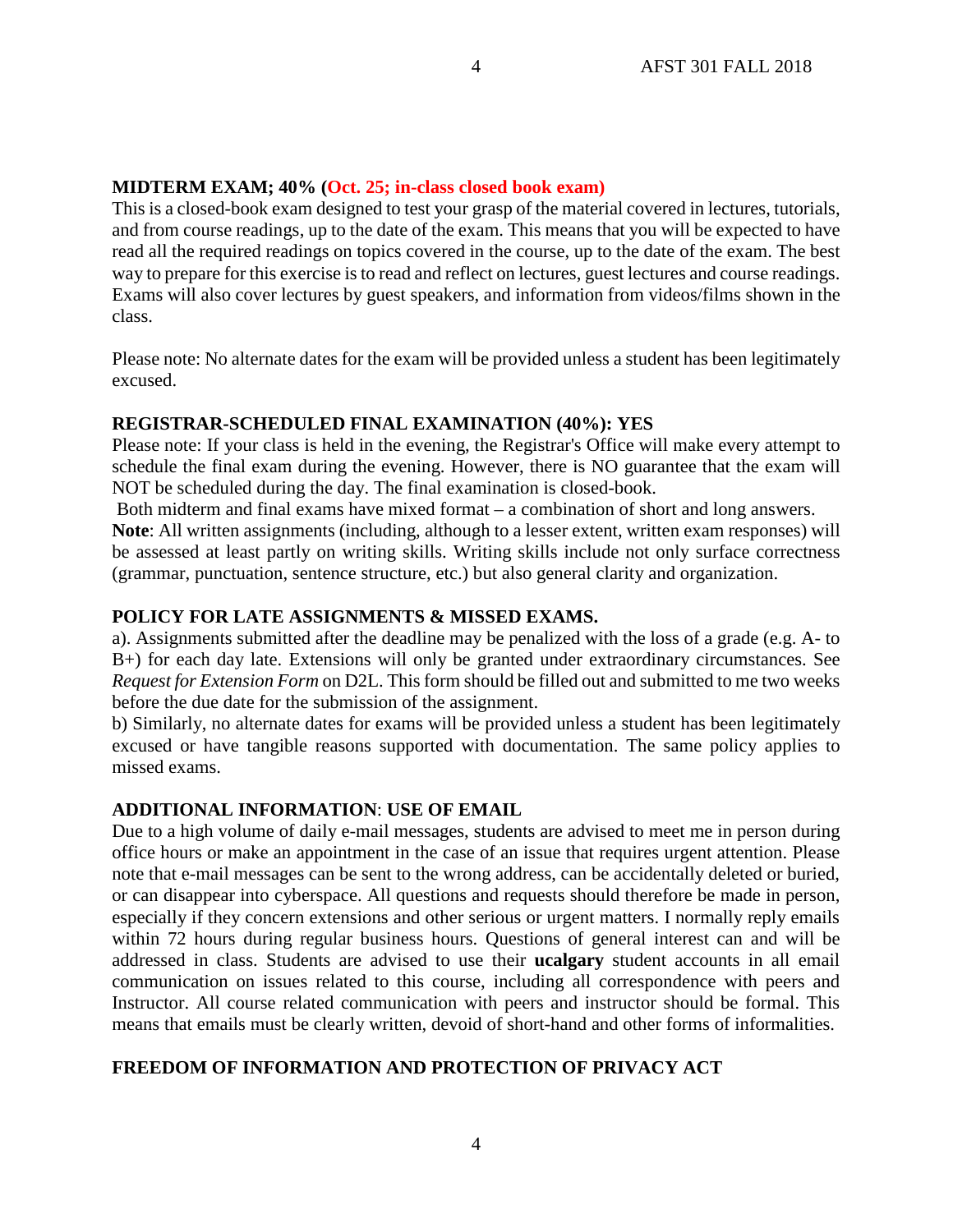This course is conducted in accordance with the Freedom of Information and Protection of Privacy Act (FOIP). As consequence, students should identify themselves on all written work by using their ID number. In addition, you will be required to provide a piece of picture identification to pick up an assignment or look at a final exam. For more information: <http://www.ucalgary.ca/secretariat/privacy>

## **GRADING SYSTEM**

The following grading system is used in the Faculty of Arts. Where a grade on a particular assignment is expressed as a letter grade, it will normally be converted to a number using the midpoint of the scale. That is, A- would be converted to 87.5 for calculation purposes. An F will be converted to zero.

| <b>Grading Scale</b> |               |  |
|----------------------|---------------|--|
| $A+$                 | $94.9 - 100$  |  |
| $\mathsf{A}$         | $89.9 - 94.8$ |  |
| $A -$                | $84.9 - 89.8$ |  |
| $B+$                 | $79.9 - 84.8$ |  |
| B.                   | $74.9 - 79.8$ |  |
| $B-$                 | $70.9 - 74.8$ |  |
| $C+$                 | $66.9 - 70.8$ |  |
| $\mathcal{C}$        | $62.9 - 66.8$ |  |
| $C-$                 | $58.9 - 62.8$ |  |
| $D+$                 | $54.9 - 58.8$ |  |
| D                    | $49.9 - 54.8$ |  |
| F                    | 49.8 and      |  |
|                      | below         |  |

### **PLAGIARISM**

Using any source whatsoever without clearly documenting it is a serious academic offense. Consequences include failure on the assignment, in the course and possibly suspension or expulsion from the university. You must document not only direct quotations but also paraphrases and ideas where they appear in your text. A reference list at the end is insufficient by itself. Readers must be able to tell exactly where your words and ideas end and other people's words and ideas begin. This includes assignments submitted in non-traditional formats such as web pages or visual media, and material taken from such sources. Please consult your instructor if you have any questions regarding how to document sources.

### **INTERNET AND ELECTRONIC COMMUNICATION DEVICE INFORMATION**

The use of cell phones is not allowed during lectures. Students may use computers in class, however, the instructor reserves the right to forbid students from using computers if their use is disruptive to the class. This may include chatting online, playing music or games etc. during class.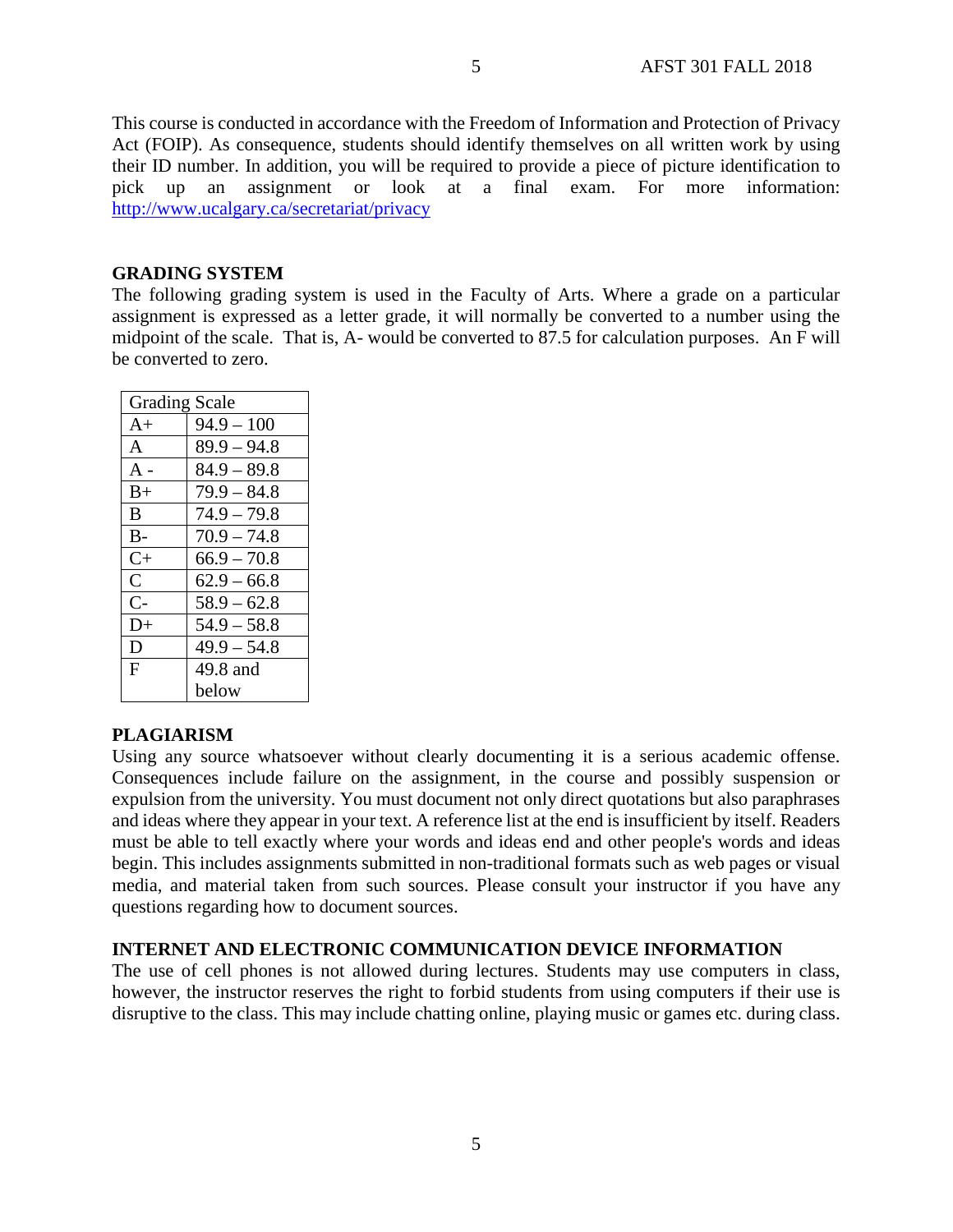## **ACADEMIC MISCONDUCT**

For information on academic misconduct and the consequences thereof please see the current University of Calgary calendar at the following link: <http://www.ucalgary.ca/pubs/calendar/current/k.html>

## **ACADEMIC ACCOMMODATIONS**

<http://www.ucalgary.ca/access/accommodations/policy>

Students needing an Accommodation because of a Disability or medical condition should communicate this need to Student Accessibility Services in accordance with the Procedure for Accommodations for Students with Disabilities

Students needing an Accommodation based on a Protected Ground other than Disability, should communicate this need, preferably in writing, to the instructor of this course, Pascale Sicotte.

# **ACADEMIC INTEGRITY**

Academic integrity is essential to the pursuit of learning and scholarship in a university, and to ensuring that a degree from the University of Calgary is a strong signal of each student's individual academic achievements. As a result, the University treats cases of cheating and plagiarism very seriously. Non-academic integrity also constitutes an important component of this program.

For detailed information on what constitutes academic and non-academic misconduct, please refer to the following link:<http://www.ucalgary.ca/pubs/calendar/current/k-2-1.html>

All suspected cases of academic and non-academic misconduct will be investigated following procedures outlined in the University Calendar. If you have questions or concerns about what constitutes appropriate academic behavior or appropriate research and citation methods, you are expected to seek out additional information on academic integrity from your instructor or from other institutional resources.

Where there is a criminal act involved in plagiarism, cheating or other academic misconduct, e.g., theft (taking another student's paper from their possession, or from the possession of a faculty member without permission), breaking and entering (forcibly entering an office to gain access to papers, grades or records), forgery, personation and conspiracy (impersonating another student by agreement and writing their paper) and other such offences under the Criminal Code of Canada, the University may take legal advice on the appropriate response and, where appropriate, refer the matter to the police, in addition to or in substitution for any action taken under these regulations by the University

### **DEFERRED EXAMS/ASSIGNMENTS:**

The format of a deferred examination/assignment will likely vary from the original format on the scheduled exam. .

6

IE: Essays or short answers rather than multiple choice.

### **TEACHING EVALUATIONS / USRIS (Universal Student Ratings of Instruction)**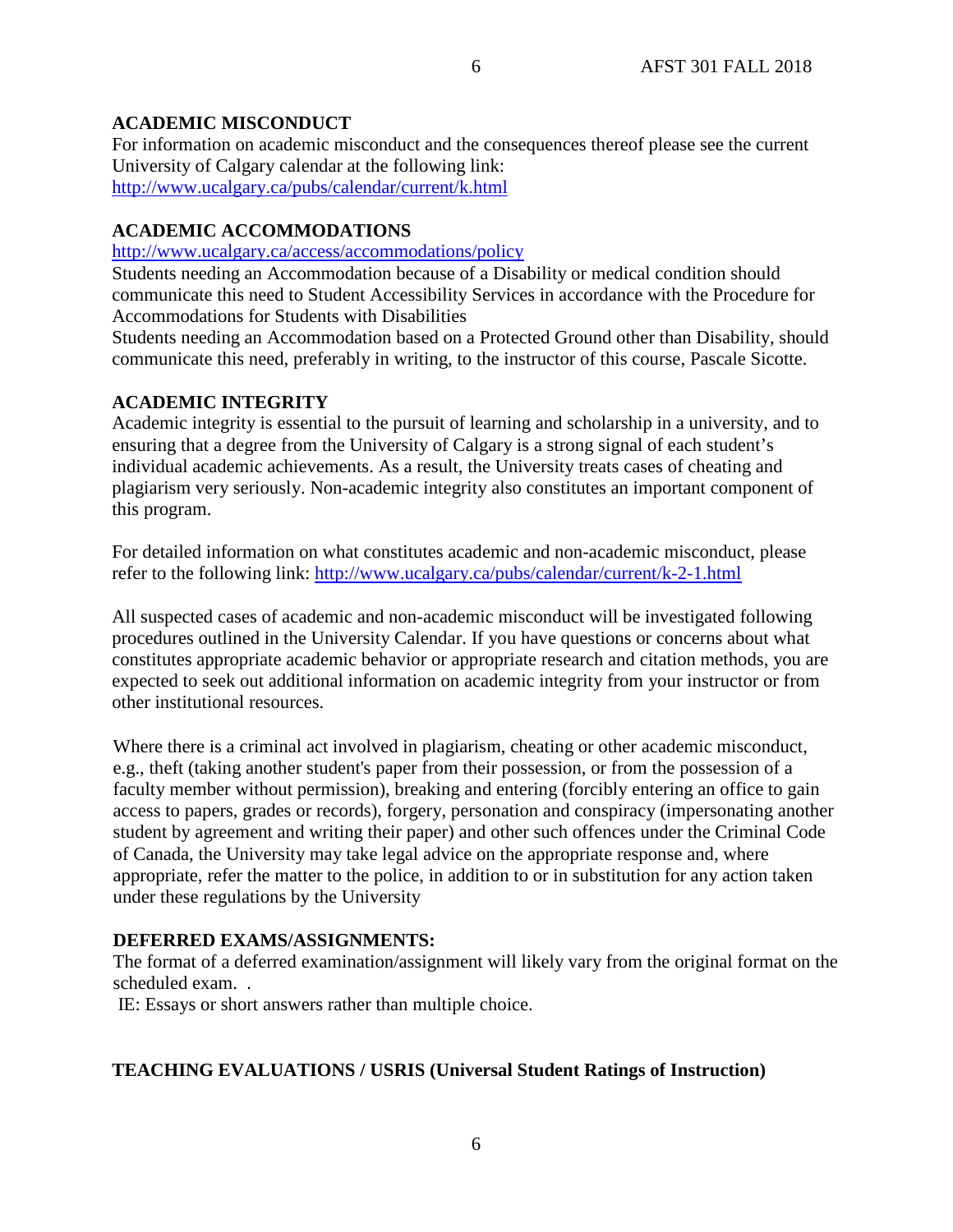At the University of Calgary, feedback provided by students through the Universal Student Ratings of Instruction (USRI) survey provides valuable information to help with evaluating instruction, enhancing learning and teaching, and selecting courses. **Your responses make a difference, please participate!** Website: http://www.ucalgary.ca/usri/

### **Writing Across the Curriculum**

Writing skills are not exclusive to English courses and, in fact, should cross all disciplines. The University supports the belief that throughout their University careers, students should be taught how to write well so that when they graduate their writing abilities will be far above the minimal standards required at entrance. Consistent with this belief, students are expected to do a substantial amount of writing in their University courses and, where appropriate, members of faculty can and should use writing and the grading thereof as a factor in the evaluation of student work. The services provided by the Writing Support, part of the Student Success Centre, can be utilized by all undergraduate and graduate students who feel they require further assistance

**Emergency Evacuation Assembly Points**: In the event of an emergency that requires evacuation, please refer to the following link to become familiar with the assembly points for the class:<http://www.ucalgary.ca/emergencyplan/assemblypoints>

### **Freedom of Information and Protection of Privacy Act: Freedom of Information and Protection of Privacy Act**

The University of Calgary is committed to protecting the privacy of individuals who work and study at the University or who otherwise interact with the University in accordance with the standards set out in the Freedom of Information and Protection of Privacy Act. Please refer to the following link for detailed information:<http://www.ucalgary.ca/legalservices/foip> The Department of Anthropology and Archaeology's FOIP (Freedom of Information and Privacy) policy requires all reports/examinations to be returned to students during class time or the instructor's office hours. Any term work not picked up will be placed in the Anthropology and Archaeology Office (ES620) for distribution. Any student not wishing to have their work placed in the office must make alternative arrangements with the course instructor early in the term.

**Safewalk Information:** Campus Security, in partnership with the Students' Union, provides the Safewalk service, 24 hours a day to any location on Campus including the LRT, parking lots, bus zones and University residences. Contact Campus Security at (403) 220-5333 or use a help phone, and Safewalkers or a Campus Security Officer will accompany you to your campus destination.

**Faculty of Arts Program Advising and Student Information Resources:** Have a question, but not sure where to start? Arts Students' Centre

The Faculty of Arts Students' Centre is the overall headquarters for undergraduate programs in the Faculty of Arts. The key objective of this office is to connect students with whatever academic assistance that they require.

In addition to housing the Associate Dean, Undergraduate Programs and Student Affairs and the Associate Dean for Teaching and Learning, the Arts Students' Centre is the specific home to:

• program advising

7